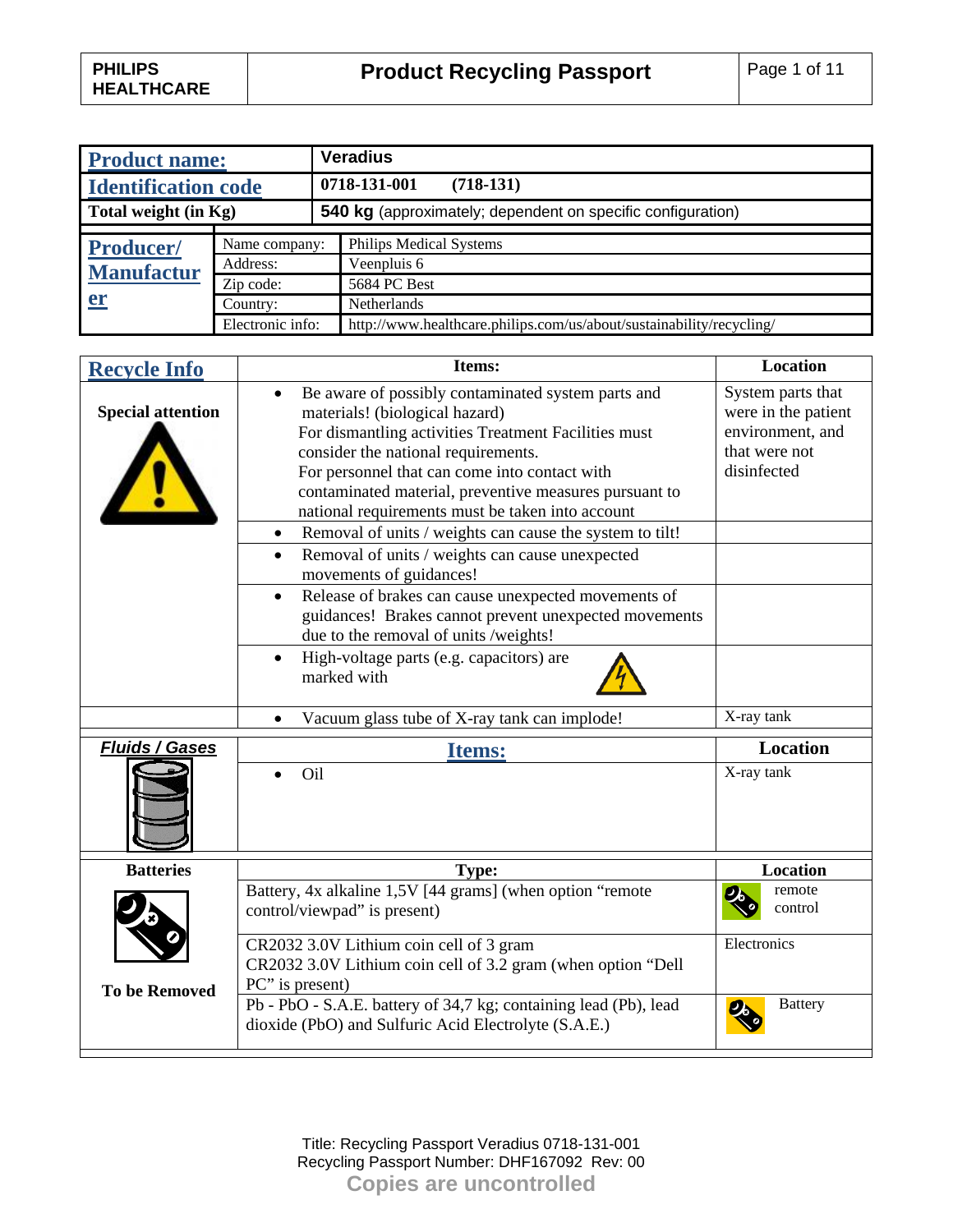|                      | <b>Substances:</b>                            | Location             |
|----------------------|-----------------------------------------------|----------------------|
| <b>Hazardous</b>     | Lead (Pb) for X-ray shielding                 | <b>Flat Detector</b> |
|                      |                                               | Grid                 |
|                      |                                               | X-ray cover          |
|                      |                                               | X-ray tank           |
|                      |                                               | Collimator           |
|                      | Thallium (Tl) for X-ray conversion into light | <b>Flat Detector</b> |
|                      |                                               |                      |
| <b>To be Removed</b> | Mercury (Hg) in LCD screens                   | LCD screens          |
|                      |                                               |                      |

Note: to facilitate recycling, all plastic parts weighing > 50 grams are marked according to ISO11469 & ISO1043.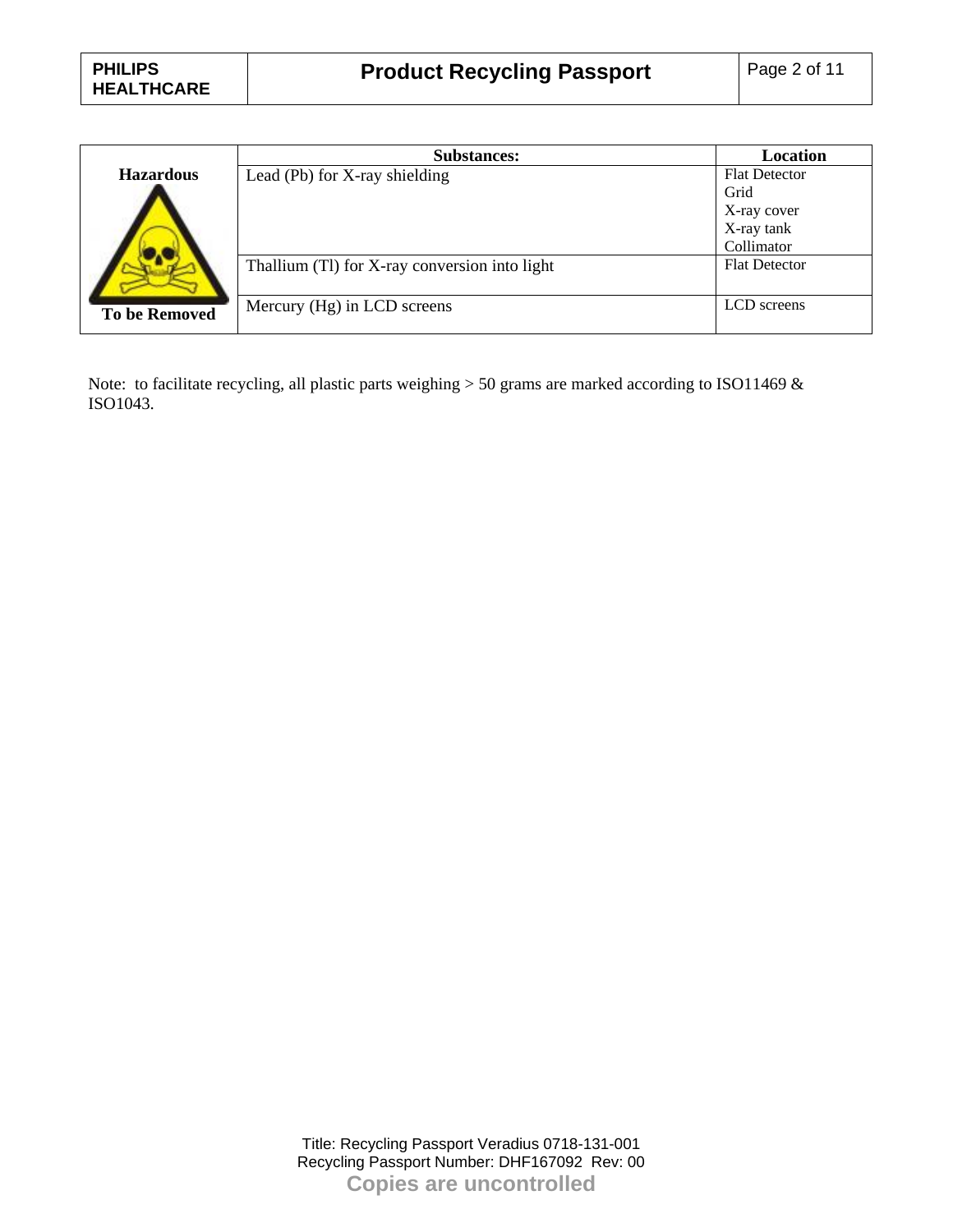### **System Overview**

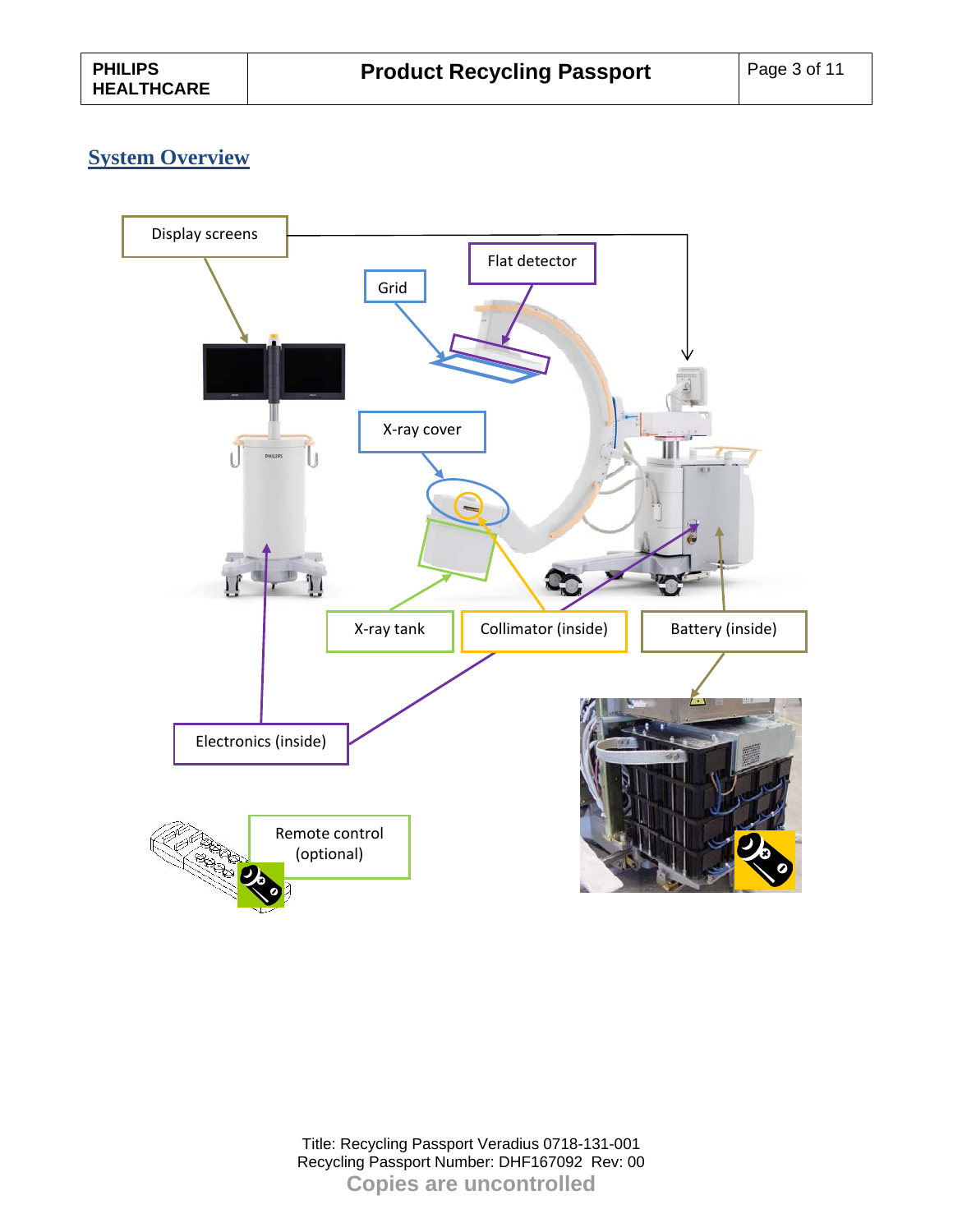# **Flat detector**

| <b>Recycle Info</b>      | Items:                                                                                                                                                                                                                                                                                                                                             | <b>Location</b>                                                                              |
|--------------------------|----------------------------------------------------------------------------------------------------------------------------------------------------------------------------------------------------------------------------------------------------------------------------------------------------------------------------------------------------|----------------------------------------------------------------------------------------------|
| <b>Special attention</b> | Be aware of biological hazards by potential contamination.<br>For dismantling activities Treatment Facilities must<br>$\bullet$<br>consider the national requirements.<br>For personnel that can come into contact with<br>$\bullet$<br>contaminated material, preventive measures pursuant to<br>national requirements must be taken into account | System parts that<br>were in the patient<br>environment, and<br>that were not<br>disinfected |
| <b>Hazardous</b>         | <b>Substances:</b>                                                                                                                                                                                                                                                                                                                                 | Location                                                                                     |
|                          | Lead (Pb): $4250$ grams                                                                                                                                                                                                                                                                                                                            | See figure                                                                                   |
| <b>To be Removed</b>     | Thallium $(Tl)$ : < 5 grams, used in the scintillator that converts X-<br>ray into light                                                                                                                                                                                                                                                           | See figure                                                                                   |

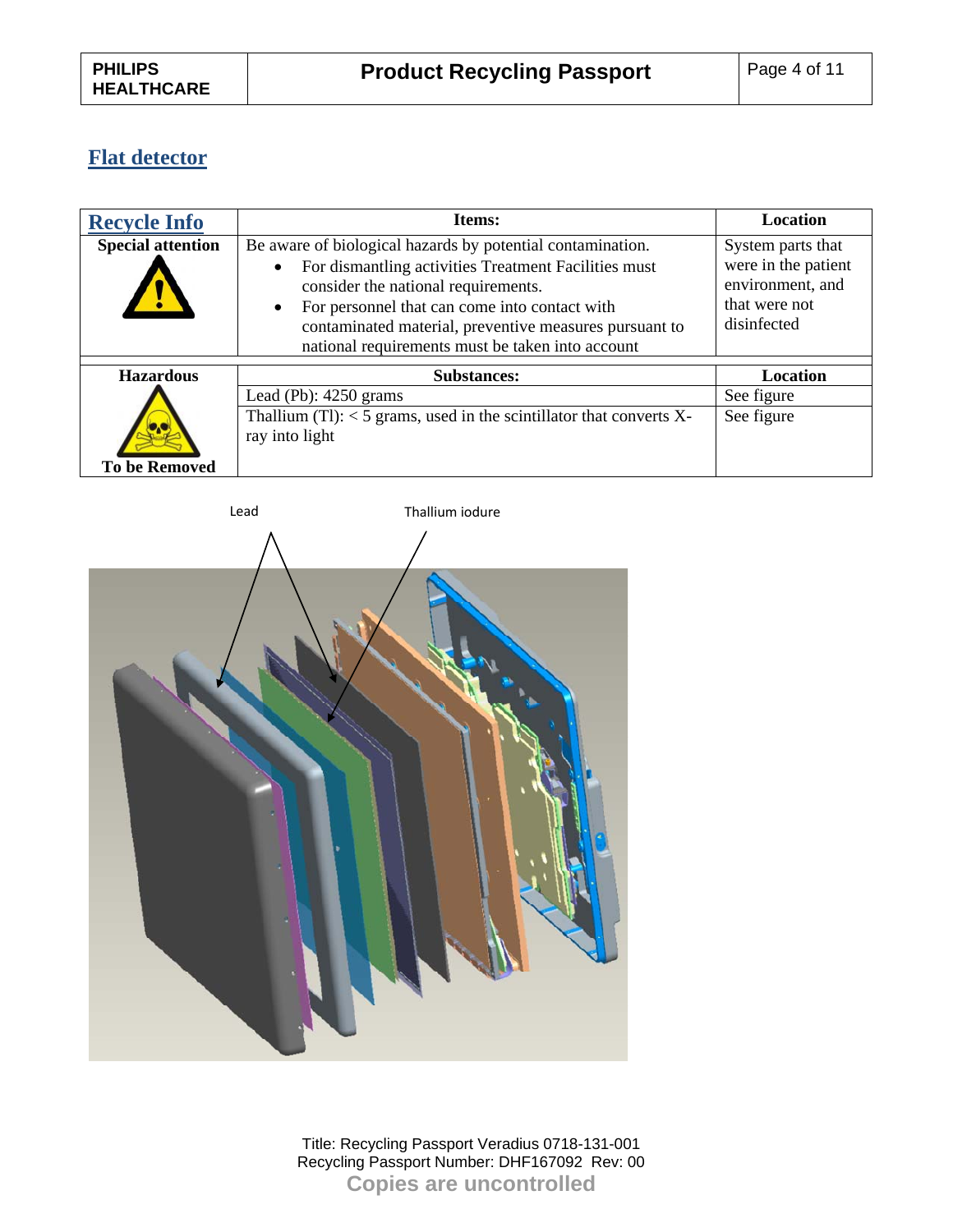# **Grid**

| <b>Hazardous</b>     | <b>Substances:</b>  | Location         |  |
|----------------------|---------------------|------------------|--|
|                      | Lead (Pb $99,5\%$ ) | Enclosed between |  |
|                      |                     | coverplates      |  |
| <b>To be Removed</b> |                     |                  |  |



**Cross-section of grid:** 

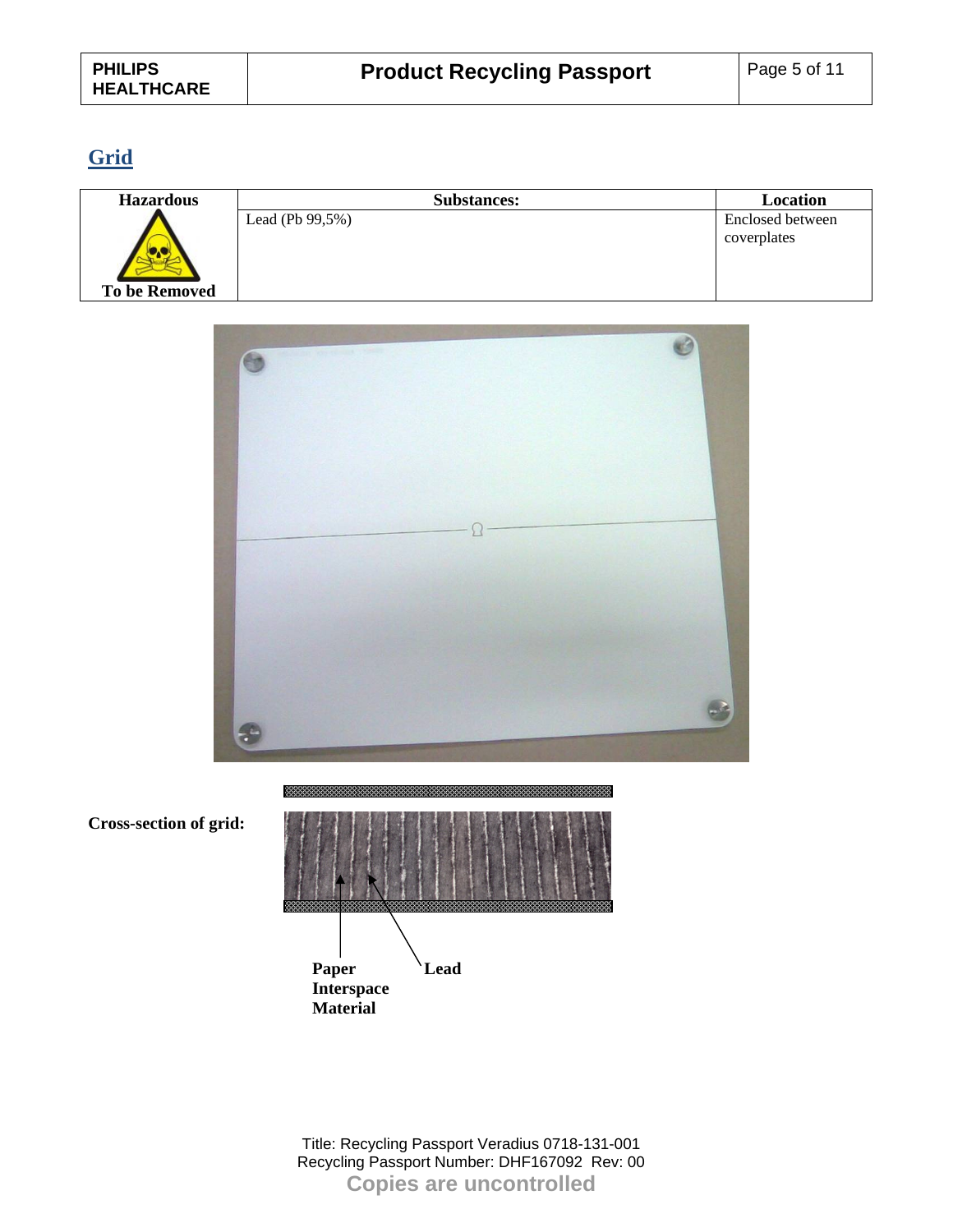### **X-ray cover**

| <b>Hazardous</b> | <b>Substances:</b>  | Location             |
|------------------|---------------------|----------------------|
|                  | Lead (Pb $99,5\%$ ) | Glued at inside; see |
|                  |                     | photo below          |
| To be Removed    |                     |                      |

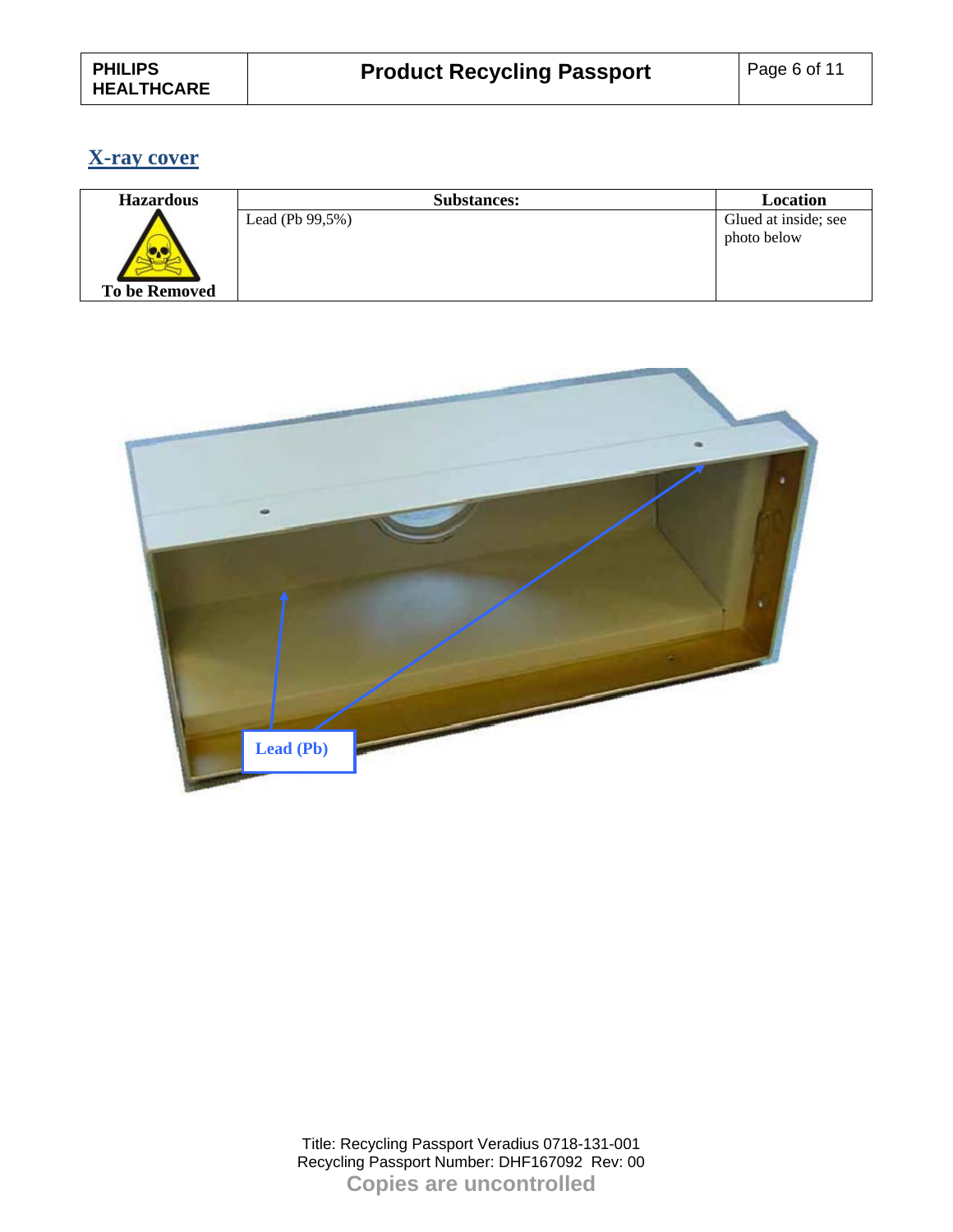### **X-ray tank**

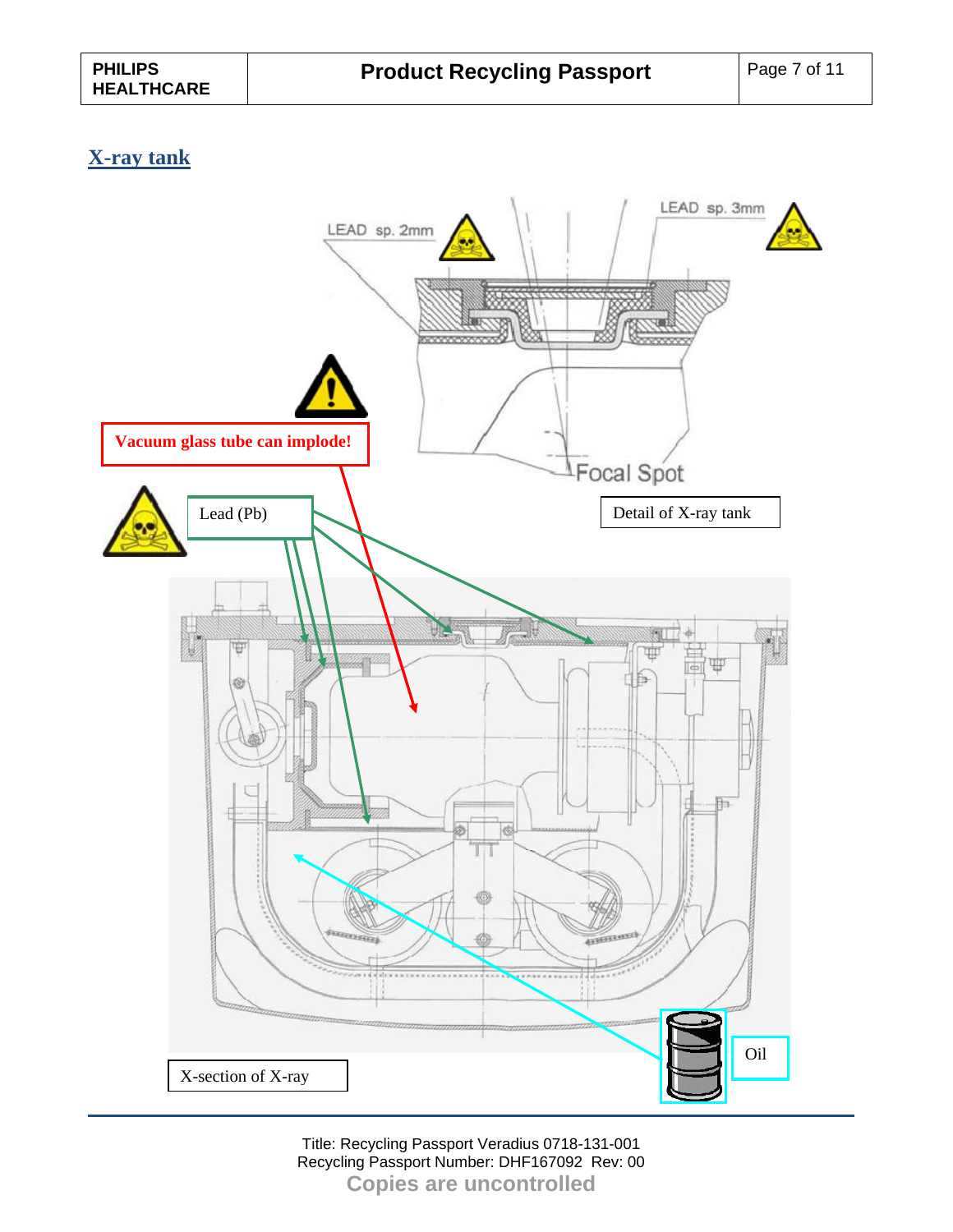# **Collimator**

| <b>Hazardous</b>     | <b>Substances:</b>       | <b>Location</b>                                                   |
|----------------------|--------------------------|-------------------------------------------------------------------|
| <b>To be Removed</b> | Lead (Pb 99,5%); 0,42 kg | Ring of lead, lead on<br>shutters and wedges;<br>See photo below. |



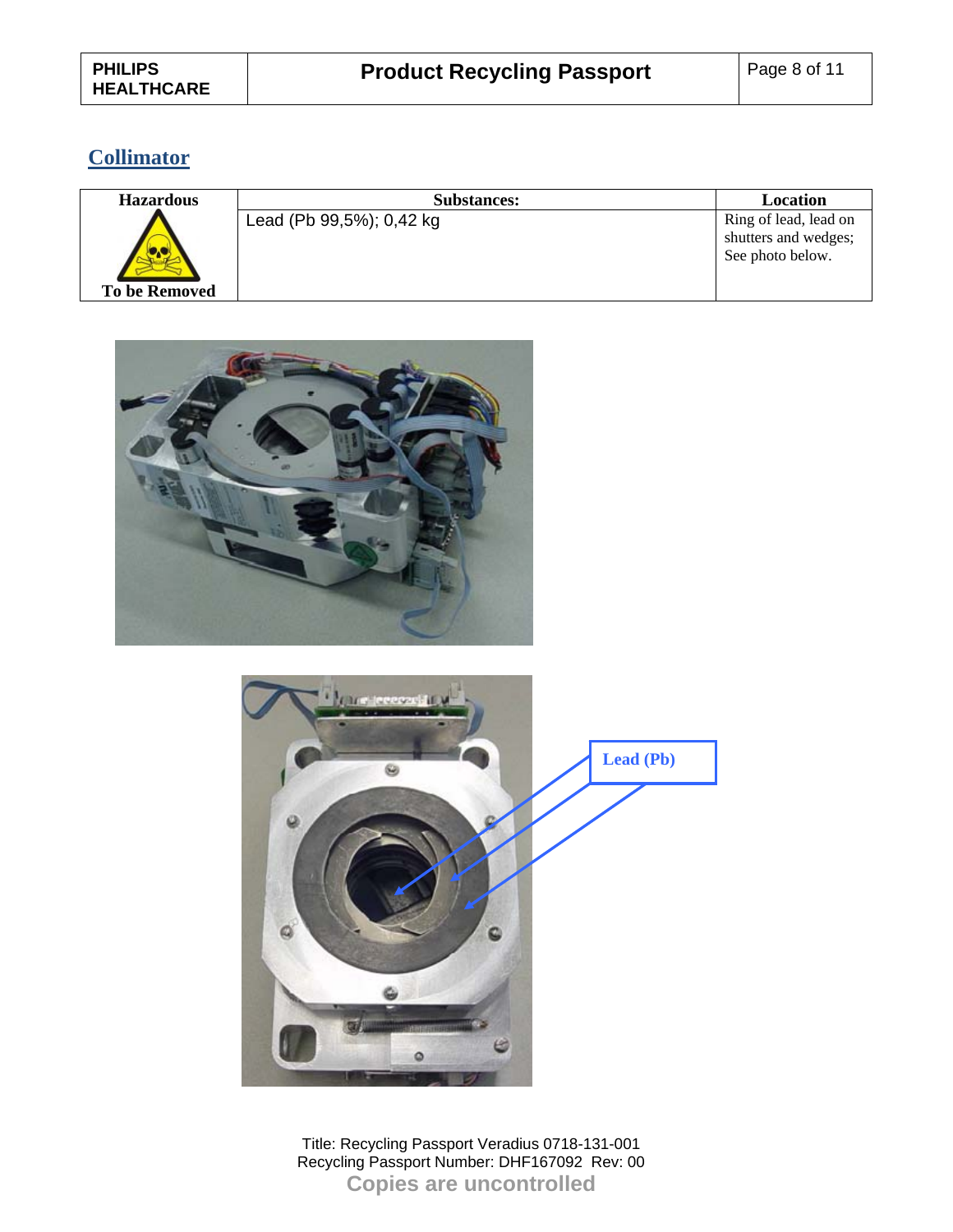## **Electronics**

| <b>Batteries</b>     | Type:                                                  | Location                          |
|----------------------|--------------------------------------------------------|-----------------------------------|
|                      | CR2032 3.0V Lithium coin cell of 3.2 gram (when option | In Dell PC when                   |
|                      | "Dell PersonalComputer" [Philips-indication: Viewforum | present                           |
|                      | hardware] is present)                                  |                                   |
| <b>To be Removed</b> | CR2032 3.0V Lithium coin cell of 3 gram                | See picture<br><b>и.</b><br>below |

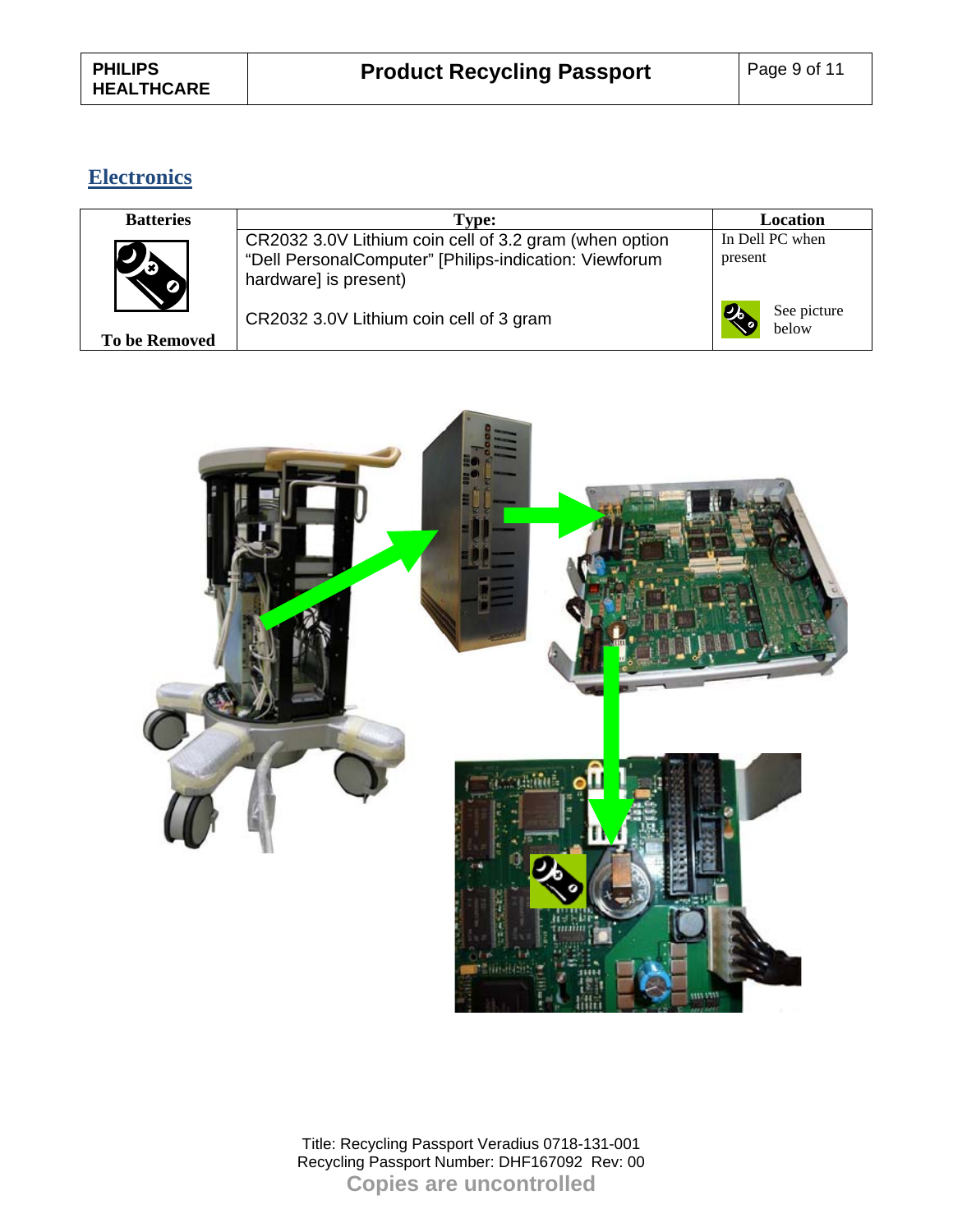#### **Display screens**

Following pages provide information on various screens present in the system.

#### *LCD screen FIMI MCL190-HBT / 9919 322 5207x*

| <b>Hazardous</b>     |                                                                             | <b>Substances:</b> | Location         |  |
|----------------------|-----------------------------------------------------------------------------|--------------------|------------------|--|
|                      | Type                                                                        | Quantity           |                  |  |
|                      | Cd                                                                          | RoHS compliant     |                  |  |
|                      | Hg                                                                          | RoHS compliant (*) | Figure below (1) |  |
| <b>To be Removed</b> | Pb                                                                          | RoHS compliant     |                  |  |
|                      | $Cr^{6+}$                                                                   | RoHS compliant     |                  |  |
|                      | <b>PBB</b>                                                                  | RoHS compliant     |                  |  |
|                      | <b>PBDE</b>                                                                 | RoHS compliant     |                  |  |
|                      | (*) Mercury is present in backlight lamps: $2.5mg \times 14$ lamps = $35mg$ |                    |                  |  |



|                         |                                                                                                                                                                                                                                 | <b>Material</b>                                                                                                             |
|-------------------------|---------------------------------------------------------------------------------------------------------------------------------------------------------------------------------------------------------------------------------|-----------------------------------------------------------------------------------------------------------------------------|
| Fe                      | 1425 g                                                                                                                                                                                                                          | <b>Mechanical Chassis</b>                                                                                                   |
| Al                      | 957 g                                                                                                                                                                                                                           | <b>Mechanical Chassis</b>                                                                                                   |
| Cu                      | 55g                                                                                                                                                                                                                             | Cables                                                                                                                      |
| <b>Plastics</b>         | 1400 g                                                                                                                                                                                                                          | Enclosure                                                                                                                   |
| Boards $(S^2 > 10cm^2)$ | $161 \text{ cm}^2 / 512 \text{ g}$<br>$201 \text{ cm}^2 / 115 \text{ g}$<br>$48 \text{ cm}^2 / 48 \text{ g}$<br>$270 \text{ cm}^2 / 100 \text{g}$<br>$10.5$ cm <sup>2</sup> / $10g$<br>$21 \text{ cm}^2 / 20 \text{ g}$<br>60 g | <b>S.M.P.S.</b><br>Mother Board<br>Keyboard<br>Inverter<br><b>USB</b> Interface<br><b>Touch Controller</b><br>Miscellaneous |
| <b>LCD</b>              | 1700 g                                                                                                                                                                                                                          | 19" LCD Panel                                                                                                               |